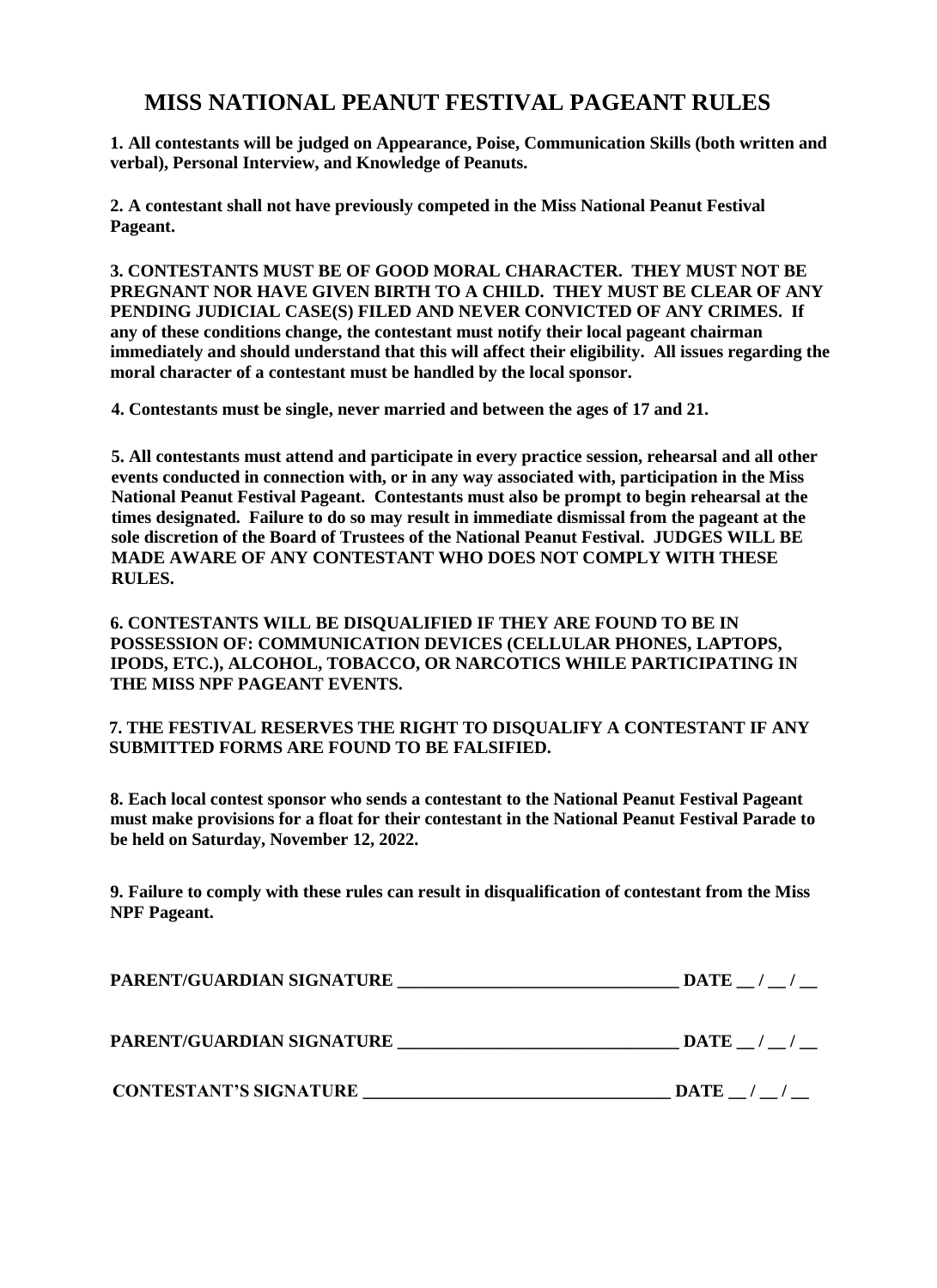## **CONTESTANT PROFILE**

SUBMIT SIX (6) COPIES OF THIS FORM!

This information gives the judges a sense of your personality and about who you are.

| TITLE: MISS                                                                                 |
|---------------------------------------------------------------------------------------------|
|                                                                                             |
| <b>SCHOOL OR COLLEGE ATTENDING AS OF AUGUST 2022:</b>                                       |
|                                                                                             |
|                                                                                             |
|                                                                                             |
|                                                                                             |
| WHAT IS THE ONE THING ABOUT YOU THAT PEOPLE YOU MEET MAY NOT<br><b>IMMEDIATELY REALIZE?</b> |
|                                                                                             |
|                                                                                             |
| WHAT IS YOUR IDEA OF "HAPPINESS AND SUCCESS?"                                               |
| WHAT ARE THREE POSITIVE ATTRIBUTES OF PAGEANTS?                                             |
|                                                                                             |
| WHAT IS THE ONE THING YOU CAN'T LIVE WITHOUT?                                               |
|                                                                                             |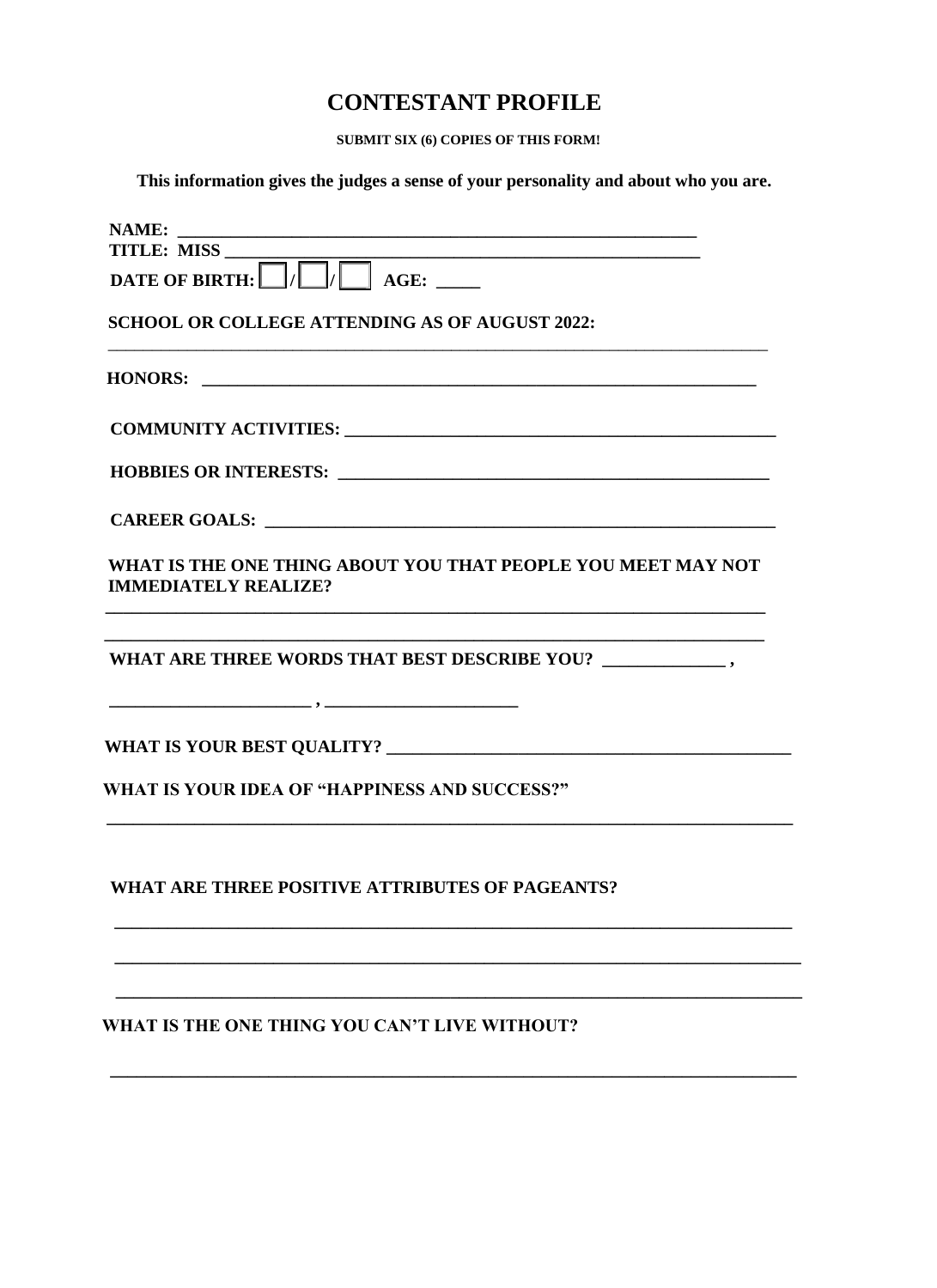|                                                                                                                                                                                                                                                                                                                                                                                                                                             | <b>ENTRY FORM</b>                                                                                                                       |
|---------------------------------------------------------------------------------------------------------------------------------------------------------------------------------------------------------------------------------------------------------------------------------------------------------------------------------------------------------------------------------------------------------------------------------------------|-----------------------------------------------------------------------------------------------------------------------------------------|
| NAME: $\mathsf{\mathsf{L}}$<br>the control of the control of the control of the control of the control of                                                                                                                                                                                                                                                                                                                                   | SURMIT ONE (1) COPY OF THIS FORM!                                                                                                       |
|                                                                                                                                                                                                                                                                                                                                                                                                                                             |                                                                                                                                         |
| DATE OF BIRTH: $\frac{1}{\frac{1}{2} \cdot \frac{1}{2} \cdot \frac{1}{2} \cdot \frac{1}{2} \cdot \frac{1}{2} \cdot \frac{1}{2} \cdot \frac{1}{2} \cdot \frac{1}{2} \cdot \frac{1}{2} \cdot \frac{1}{2} \cdot \frac{1}{2} \cdot \frac{1}{2} \cdot \frac{1}{2} \cdot \frac{1}{2} \cdot \frac{1}{2} \cdot \frac{1}{2} \cdot \frac{1}{2} \cdot \frac{1}{2} \cdot \frac{1}{2} \cdot \frac{1}{2} \cdot \frac{1}{2} \cdot \frac{1}{2} \cdot \frac$ |                                                                                                                                         |
|                                                                                                                                                                                                                                                                                                                                                                                                                                             |                                                                                                                                         |
|                                                                                                                                                                                                                                                                                                                                                                                                                                             |                                                                                                                                         |
|                                                                                                                                                                                                                                                                                                                                                                                                                                             |                                                                                                                                         |
|                                                                                                                                                                                                                                                                                                                                                                                                                                             |                                                                                                                                         |
|                                                                                                                                                                                                                                                                                                                                                                                                                                             |                                                                                                                                         |
|                                                                                                                                                                                                                                                                                                                                                                                                                                             |                                                                                                                                         |
|                                                                                                                                                                                                                                                                                                                                                                                                                                             |                                                                                                                                         |
|                                                                                                                                                                                                                                                                                                                                                                                                                                             |                                                                                                                                         |
|                                                                                                                                                                                                                                                                                                                                                                                                                                             |                                                                                                                                         |
|                                                                                                                                                                                                                                                                                                                                                                                                                                             |                                                                                                                                         |
| PERSONAL DATA HEREIN SET FORTH IS CORRECT.                                                                                                                                                                                                                                                                                                                                                                                                  | I ACKNOWLEDGE THAT I HAVE READ THE OFFICIAL RULES AND REGULATIONS<br>OF THE PAGEANT, AND I AGREE TO ABIDE BY THEM IN EVERY WAY, AND THE |
|                                                                                                                                                                                                                                                                                                                                                                                                                                             | CONTESTANT'S SIGNATURE $\sqrt{2}$ DATE $\sqrt{2}$ DATE $\sqrt{2}$                                                                       |
|                                                                                                                                                                                                                                                                                                                                                                                                                                             |                                                                                                                                         |
|                                                                                                                                                                                                                                                                                                                                                                                                                                             | PARENT/GUARDIAN SIGNATURE $\_\_\_\_\_\_\_\_$ DATE $\_\_\_\_\_\_\_$                                                                      |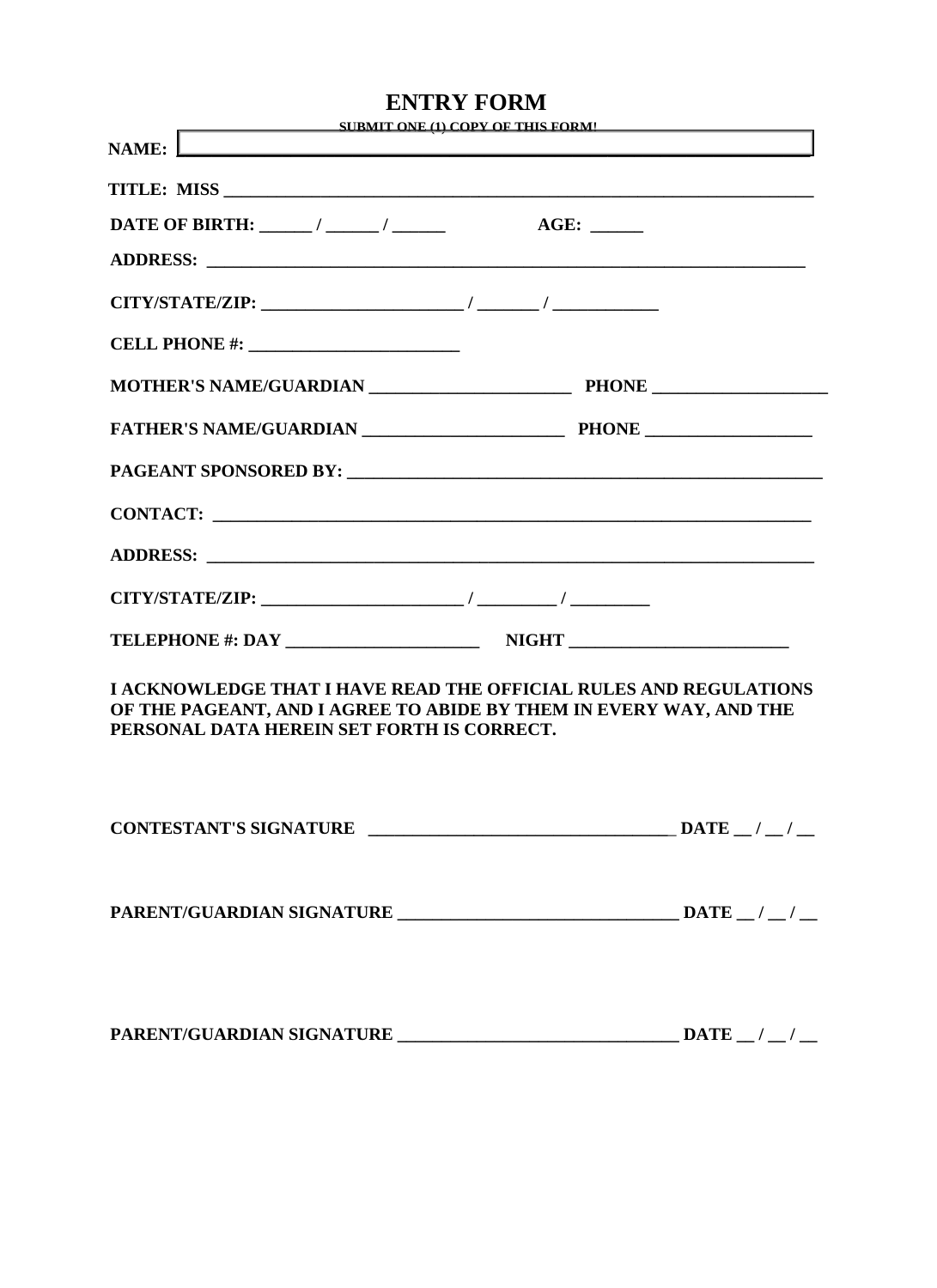# **CERTIFICATE OF HEALTH** SUBMIT ONE (1) COPY OF THIS FORM!

|                  | <b>INFORMATION WILL BE KEPT CONFIDENTIAL.)</b> | (THE FOLLOWING IS TO BE COMPLETED BY YOUR PHYSICIAN. THIS                                                                                                                                                                                                                                                                                                                                                             |  |
|------------------|------------------------------------------------|-----------------------------------------------------------------------------------------------------------------------------------------------------------------------------------------------------------------------------------------------------------------------------------------------------------------------------------------------------------------------------------------------------------------------|--|
| <b>Festival.</b> |                                                | I have examined __________________, who will represent the area of ________________________ in<br>the Miss National Peanut Festival Pageant and have found nothing that will limit her participation<br>in activities relating to the program, i.e., rehearsals, dance routines, physical fitness, schedules,<br>excitement, or any other such activity relating to competition for the title of Miss National Peanut |  |
|                  |                                                |                                                                                                                                                                                                                                                                                                                                                                                                                       |  |
|                  |                                                |                                                                                                                                                                                                                                                                                                                                                                                                                       |  |
|                  |                                                | IN CASE OF AN EMERGENCY, YOUR DAUGHTER WILL BE TAKEN FOR                                                                                                                                                                                                                                                                                                                                                              |  |
|                  |                                                | TREATMENT AND/OR OBSERVATION. PLEASE SUBMIT THE FOLLOWING:                                                                                                                                                                                                                                                                                                                                                            |  |
|                  |                                                |                                                                                                                                                                                                                                                                                                                                                                                                                       |  |
|                  |                                                |                                                                                                                                                                                                                                                                                                                                                                                                                       |  |
|                  |                                                |                                                                                                                                                                                                                                                                                                                                                                                                                       |  |
|                  |                                                |                                                                                                                                                                                                                                                                                                                                                                                                                       |  |
|                  |                                                |                                                                                                                                                                                                                                                                                                                                                                                                                       |  |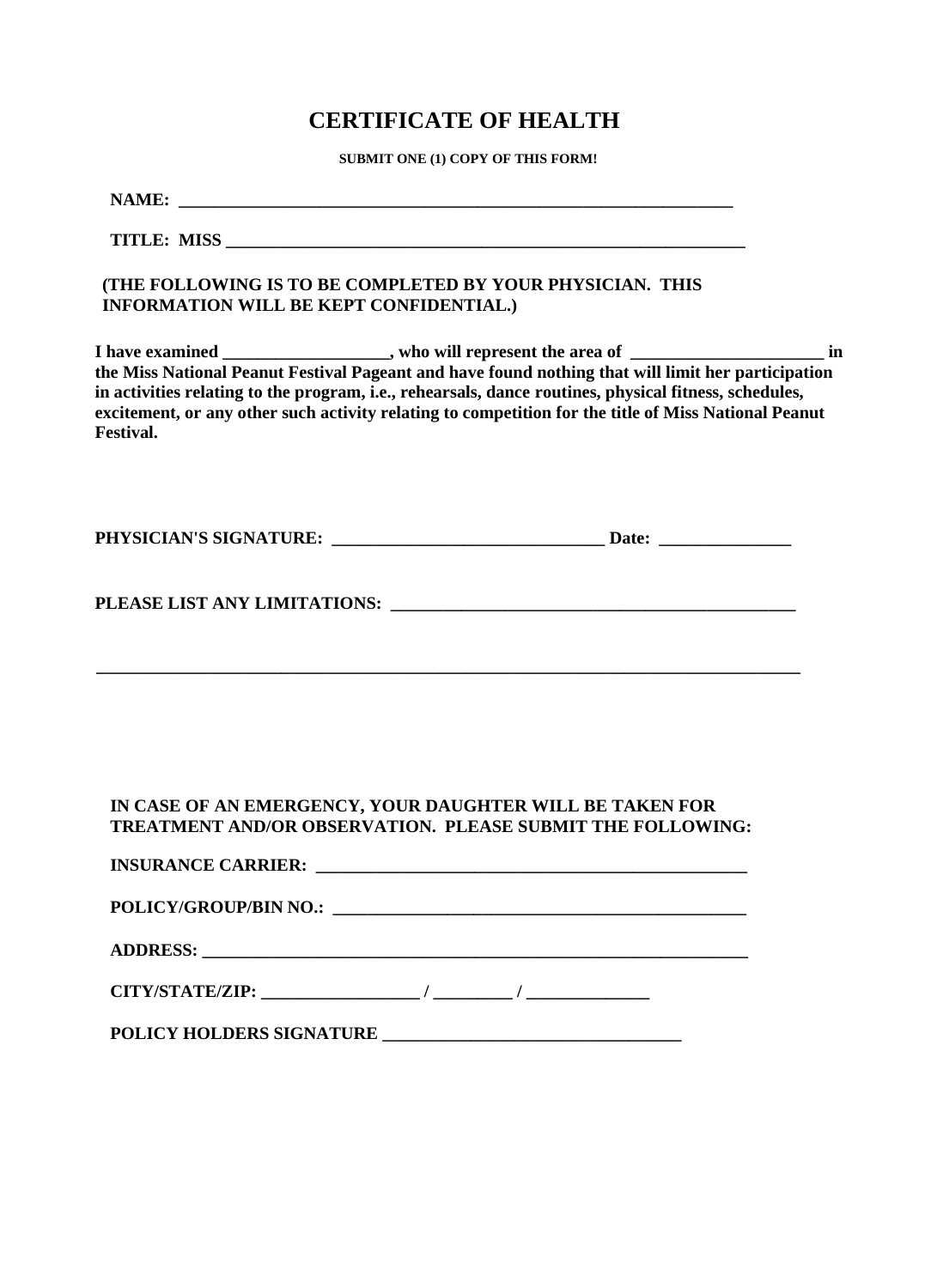# **MEDICAL HISTORY** SUBMIT ONE (1) COPY OF THIS FORM!

|                                                                     | The following information is needed in the event of any injury or sickness. It will be kept<br>strictly confidential unless there is a need to share the information with an attending physician.                             |
|---------------------------------------------------------------------|-------------------------------------------------------------------------------------------------------------------------------------------------------------------------------------------------------------------------------|
|                                                                     |                                                                                                                                                                                                                               |
|                                                                     |                                                                                                                                                                                                                               |
|                                                                     |                                                                                                                                                                                                                               |
|                                                                     |                                                                                                                                                                                                                               |
|                                                                     |                                                                                                                                                                                                                               |
|                                                                     | the control of the control of the control of the control of the control of the control of the control of the control of the control of the control of the control of the control of the control of the control of the control |
|                                                                     |                                                                                                                                                                                                                               |
|                                                                     |                                                                                                                                                                                                                               |
|                                                                     | Current Medications (Please list all medications that will be brought to the pageant.):                                                                                                                                       |
|                                                                     |                                                                                                                                                                                                                               |
| additional medication is ordered by a physician during the pageant. | understand that she is allowed to take only the above medications during the pageant unless                                                                                                                                   |

| PARENT/GUARDIAN SIGNATURE |  | <b>DATE</b> |  |  |
|---------------------------|--|-------------|--|--|
|---------------------------|--|-------------|--|--|

| PARENT/GUARDIAN SIGNATURE | <b>DATE</b> |
|---------------------------|-------------|
|                           |             |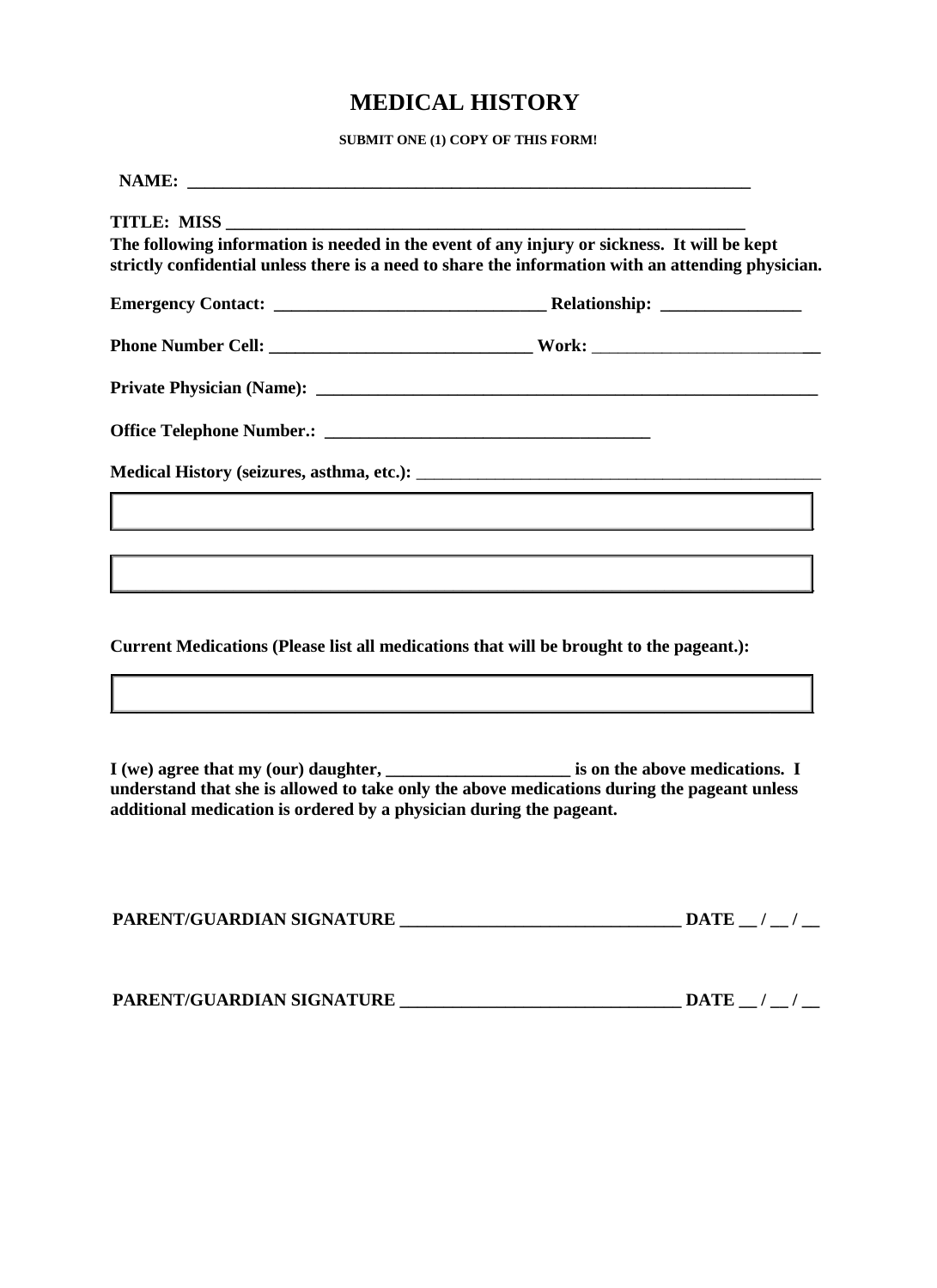## **PHOTO RELEASE**<br>SUBMIT ONE (1) COPY OF THIS FORM!

| NAME:              |  |  |  |
|--------------------|--|--|--|
| <b>TITLE: MISS</b> |  |  |  |

**I (we), the parent(s)/guardian(s) of \_\_\_\_\_\_\_\_\_\_\_\_\_\_\_\_\_\_\_\_\_\_\_\_\_\_\_\_\_ give our consent for her photographs to be used in newspapers, magazines, television, and on the National Peanut Festival website and in any other legitimate news media for the benefit of the National Peanut Festival Association, Inc.** 

| PARENT/GUARDIAN SIGNATURE | <b>DATE</b> |  |
|---------------------------|-------------|--|
|                           |             |  |

| PARENT/GUARDIAN SIGNATURE | DATE |  |
|---------------------------|------|--|
|                           |      |  |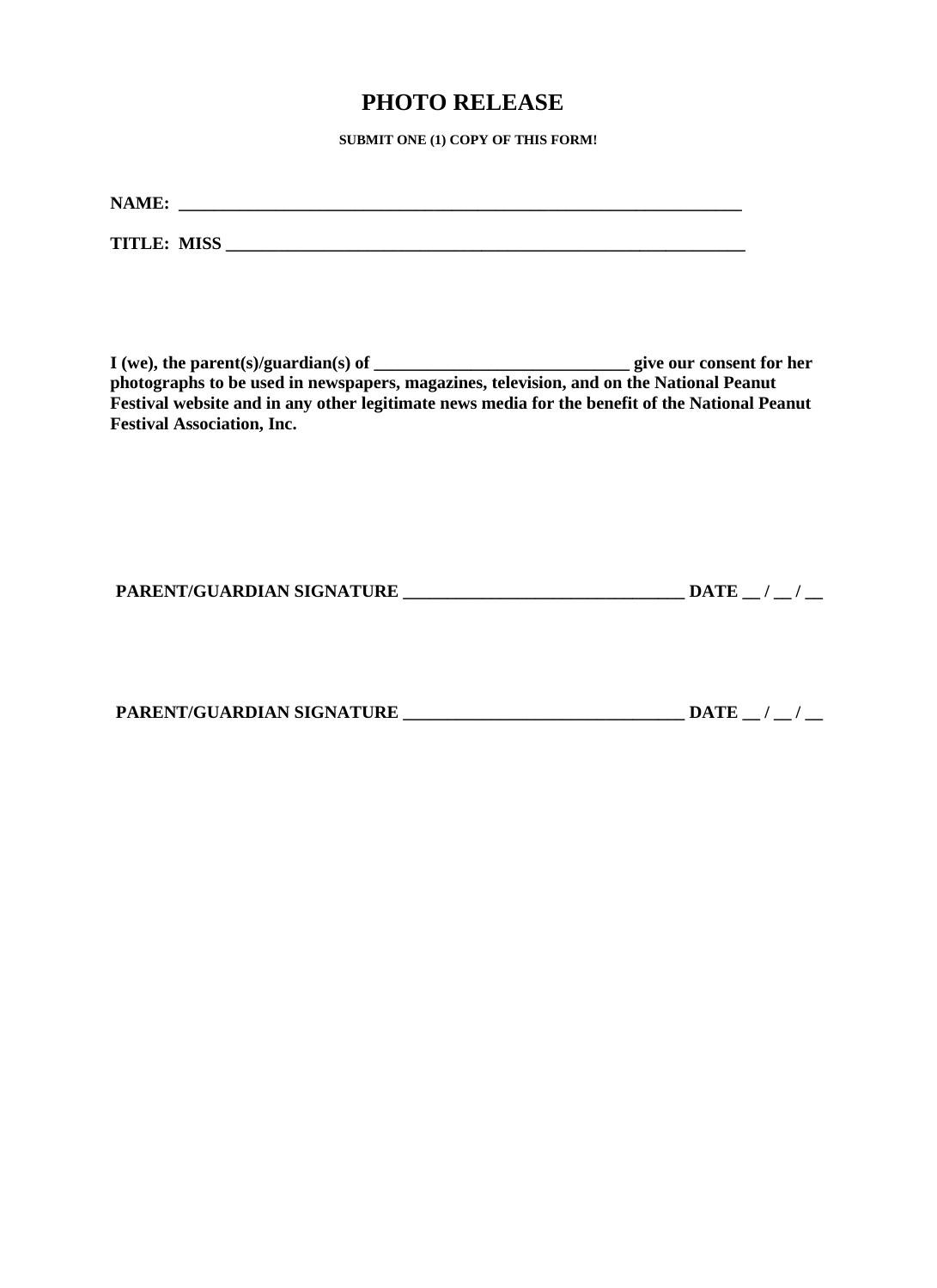**PHOTO PAGE**<br>SUBMIT SIX (6) COPIES OF THIS FORM WITH PHOTOGRAPH MADE BY THE OFFICIAL NPF **PHOTOGRAPHER, ATTACHED TO EACH COPY.**

> **PLACE 4" X 6" PHOTO HERE**

## **THIS PICTURE MUST BE THE**

### **ONE MADE BY THE OFFICIAL**

### **NPF PHOTOGRAPHER!**

 *NO EXCEPTIONS!* 

**CONTESTANT'S NAME** 

**\_\_\_\_\_\_\_\_\_\_\_\_\_\_\_\_\_\_\_\_\_\_\_\_\_\_\_\_\_\_\_\_\_\_\_\_\_\_\_\_**

**CONTESTANT'S TITLE** 

**\_\_\_\_\_\_\_\_\_\_\_\_\_\_\_\_\_\_\_\_\_\_\_\_\_\_\_\_\_\_\_\_\_\_\_\_\_\_\_\_**